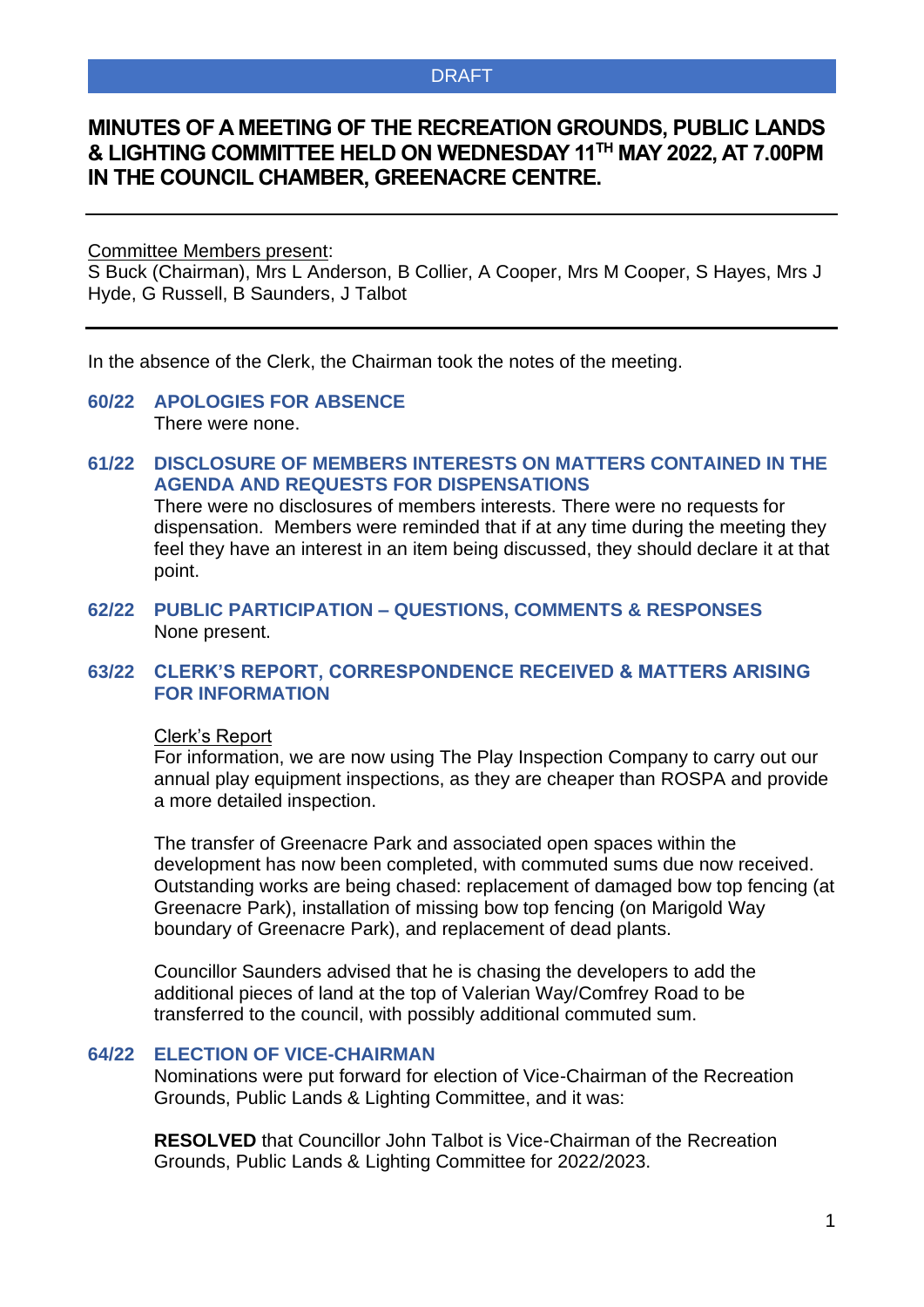#### **65/22 STOTFOLD BOWLS CLUB**

Members considered a request from Stotfold Bowls Club (as our tenants) to erect sponsorship signate on the rear boundary (with the Hitchin Road Recreation Ground) – no bigger than 3ft square, within the Bowls Club curtilage and would not protrude above the current hedge height. They would also like to fix a vinyl banner no bigger than 6ft by 2ft on the apex of the club house facing onto Brook Street to advertise the club and to welcome anyone to have a go.

**RESOLVED** that permission is given for the Bowls Club to erect signage as requested, subject to any planning permissions being obtained, if required.

## **66/22 NORTON ROAD ALLOTMENT BOUNDARY**

Members considered a report from Councillor Cooper, following his meeting with the farmer of the land adjacent to Norton Road Allotments, and regarding the dividing boundary.

The farmer advises that he has applied for and obtained planning permission for two bungalows and four garages, with work to commence soon.

The hedging dividing his site from the allotments is a mixture of shrubbery and does not make a fantastic boundary. His plan is to remove this hedge and replace with a post and rail fence. A suggestion was made to lay the hedge, however there wouldn't be much of the hedge left once it is scrubbed out. Choices for the committee include the installation of a post and rail fence at no cost, or to obtain costs for mesh fencing, similar to that recently installed at Common Road Allotments. This would be funded by the town council, with a donation from the landowner. We have until harvest time to decide.

Quotes for mesh fencing along the farm site boundary will be considered by the committee at a future meeting.

# **67/22 STOTFOLD JUNIOR FOOTBALL CLUB – GOAL STORAGE, THE GREEN**

Members considered an updated request for goal storage location on The Green. Members requested that the club continues with the suggested goals chained together and trail it for a year. The Chairman is to meet with the Junior Football Club to discuss the matter, before bringing back to committee.

#### **68/22 PROJECT UPDATES**

The Clerk is to send out a report to members with updates on the Arlesey Road MUGA, play & outdoor gym and the Riverside Playing Field rejuvenation project at the earliest opportunity.

### **69/22 HIGHWAYS REPORT**

A meeting is being arranged between our Highways Area Steward and the town council's Highways Representative, Councillor Jonathan Smith to discuss highways issues in Stotfold and the annual programme of works. Councillor Buck has also requested attendance at this meeting.

In Councillor Smith's absence at this committee meeting, Councillor Saunders advised that he has met with two highways officers regarding a plan for the Astwick Road/Regent Street/The Green junction. He advised that the bus stop is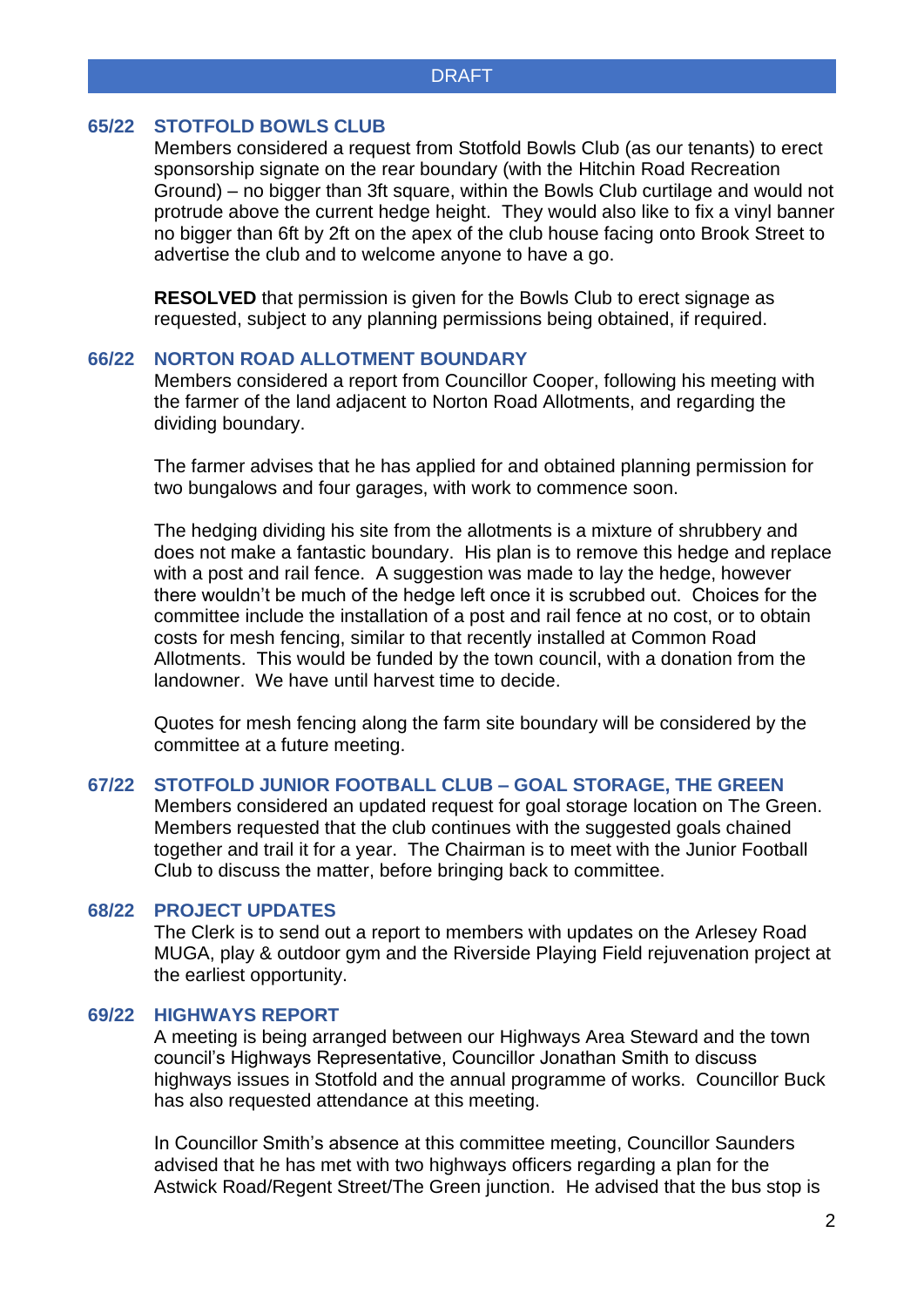to be removed, and there is a proposal for road humps to be installed in Regent Street – at this stage, unclear if flat table or humped version. Brook Street junction with Hitchin Road is to revert back to a T-junction, because the line of the current kerb is such that the roundabout doesn't work.

# **70/22 PUBLIC REALM WORKS**

Members were reminded that matters for Central Beds Council can be reported via <https://www.fixmystreet.com/> and if they have any matters that are to be reported to other parties or are general repair or maintenance work for the council, these should not be held until the next committee meeting but should be reported to the office.

Refer to Central Bedfordshire Council action for repair/general maintenance

- Arlesey Road there are still lighting columns not working on the Football Club side of the road.
- Pendleton Way cycleway hedging needs cutting back. Also, where the cycleway leads to Fairfield, this also needs to be cut back.

## Refer to other parties

- Astwick Road send a letter to the joinery in Fen End, asking them to trim the Willow tree which is spilling over onto the footway.
- Councillor Cooper has visited the play area at Greenacre Park and addressed the missing bolts to the gates, however there are some bolts missing and the closes need adjusting. He suggests that the contractor is called back to repair both gates.
- IDB debris is currently caught under the Brook Street bridge (Pix Brook) and needs clearing.
- X2 lighting columns not working to right of no. 7 Hitchin Road on footpath to library, and one in Simpson Centre car park, opposite old police house. Report to the Town Council's Street Lighting Contractor.

It was noted that after a member reported potholes in Hitchin Road via Fix My Street, these have now been fixed.

# **71/22 ITEMS FOR INFORMATION PURPOSES, RELEVANT TO THIS COMMITTEE ONLY**

A request was made for a report to committee on when we will be reviewing the Landscape & Grass Cutting Contract – contract comes to an end  $31<sup>st</sup>$  March 2023, and request that this is done ahead of the budget calculations in order that the correct amount can be budgeted for next year.

A new padlock has been purchased for The Green gates – a letter of thanks is to be sent to Mr and Mrs Webster for being keyholders over a significant period.

A request was made for the committee to consider at the next meeting combination locks for The Green and the height barrier at Riverside Playing Field.

Members referred to the land behind Aspen Gardens, which we have been asked to adopt. This is to be considered at the next meeting, together with a report from